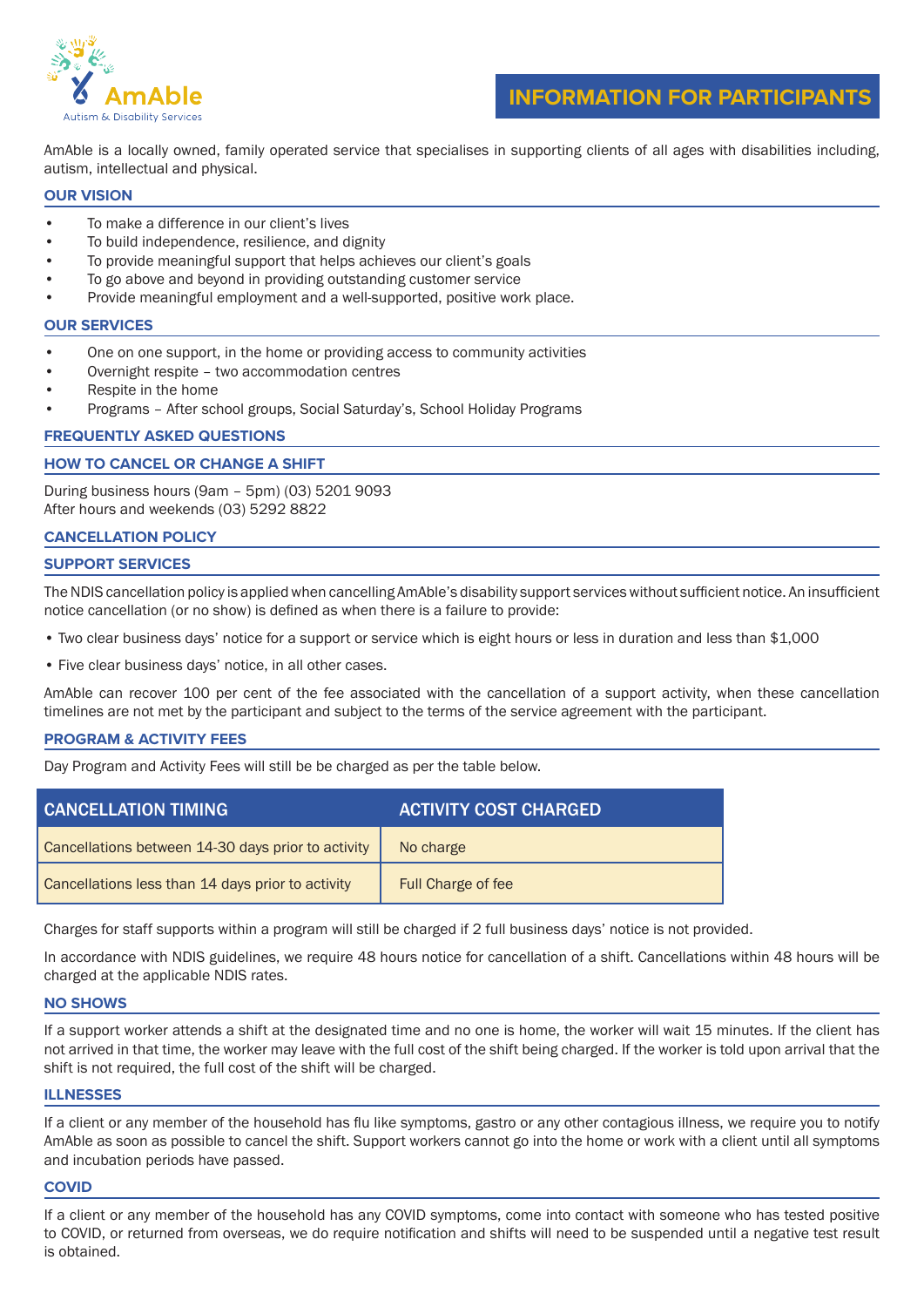Support workers will be provided with PPE packs and may be required to wear masks in line with government announcements.

### **EXPENSES**

The NDIS guidelines do not allow funds to be for used entry tickets or admission costs. We do ask if that if there is an activity that requires admission costs, that this is pre-paid or reimbursed to the support worker. A support worker may decline to attend an activity where they may be out of pocket.

AmAble can reimburse reasonable expenses up to the value of \$20. This may include a snack, travel ticket or other reasonable purchase. Any expenses will be claimed along with the rostered hours.

### **TRAVEL**

We allow our support workers to claim up to 50km's per shift, for travel that is relevant and deemed necessary for providing supports within that shift.

A support worker may request approval from management to exceed this cap, if it is requested by the client/family, and deemed necessary for providing the supports.

Any travel will be charged to the plan at a rate of \$1 per kilometre.

#### **SERVICE AGREEMENTS**

All participants will be provided with a Service Agreement which outlines the services we will be providing, the cost and duration. This agreement also outlines our responsibilities as well as the client's rights and responsibilities.

Any changes to the Service Agreement will require written consent from both the client and AmAble.

### **INVOICES**

Plan Managed – Participants who have their funds plan managed, will have invoices sent directly to the fund manager. It is your obligation to notify is if the fund manager is changed. At any time, a client can contact their fund manager to view invoices or track spending.

Self Managed – Clients who self-manage their NDIS funds will have invoices sent directly to them. We do have a 7 day payment period.

### **FUNDING**

It is the client responsibility to ensure that there is sufficient funding in the NDIS plan under the relevant support categories for the agreed services.

AmAble will be unable to continue supports if funding expires or is exhausted. All charges for services provided will be liable if NDIS funding expires or is exhausted.

## **NON-NDIS/PRIVATELY FUNDED CLIENTS**

Privately funded clients will be required to complete a Direct Debit form, allowing AmAble to charge the applicable fees in accordance with the direct debit agreement. Two failed debits will forfeit future placements in our programs or services.

Any dishonour fees incurred by AmAble, will be added to the client account.

#### **ESTABLISHMENT FEES**

The NDIS price guide, allows providers to claim an establishment fee from a core support category to cover the costs of setting up suitable supports for clients.

AmAble will charge a one off fee of \$543.00 for clients who carry out an intake for a new, or change to service, for the supply of a minimum of 20 hours of face to face support per month, for at least 3 consecutive months.

### **NON-FACE TO FACE SUPPORTS**

The NDIS price guide allows for AmAble to claim for non-face to face time, this may include planning and note taking after supports.

AmAble will develop these charges based on anticipated supports at the time of preparing the Service Agreement.

#### **PRIVACY**

Our privacy policy outlines our obligations and protocols to ensure compliance with privacy requirements. Our website contains AmAble's privacy and data integrity policy.

### **COMPLAINTS & FEEDBACK**

We value feedback in how we may improve our services, or if you have any concerns that you need to raise with us.

Any person including the client, family member, carer, advocate, member of staff or an anonymous complaint can be made. Please note the feedback cannot be provided for anonymous complaints.

If a complaint has been made by an advocate or informal decision maker, these people may be included and recognised in the complaint's management process.